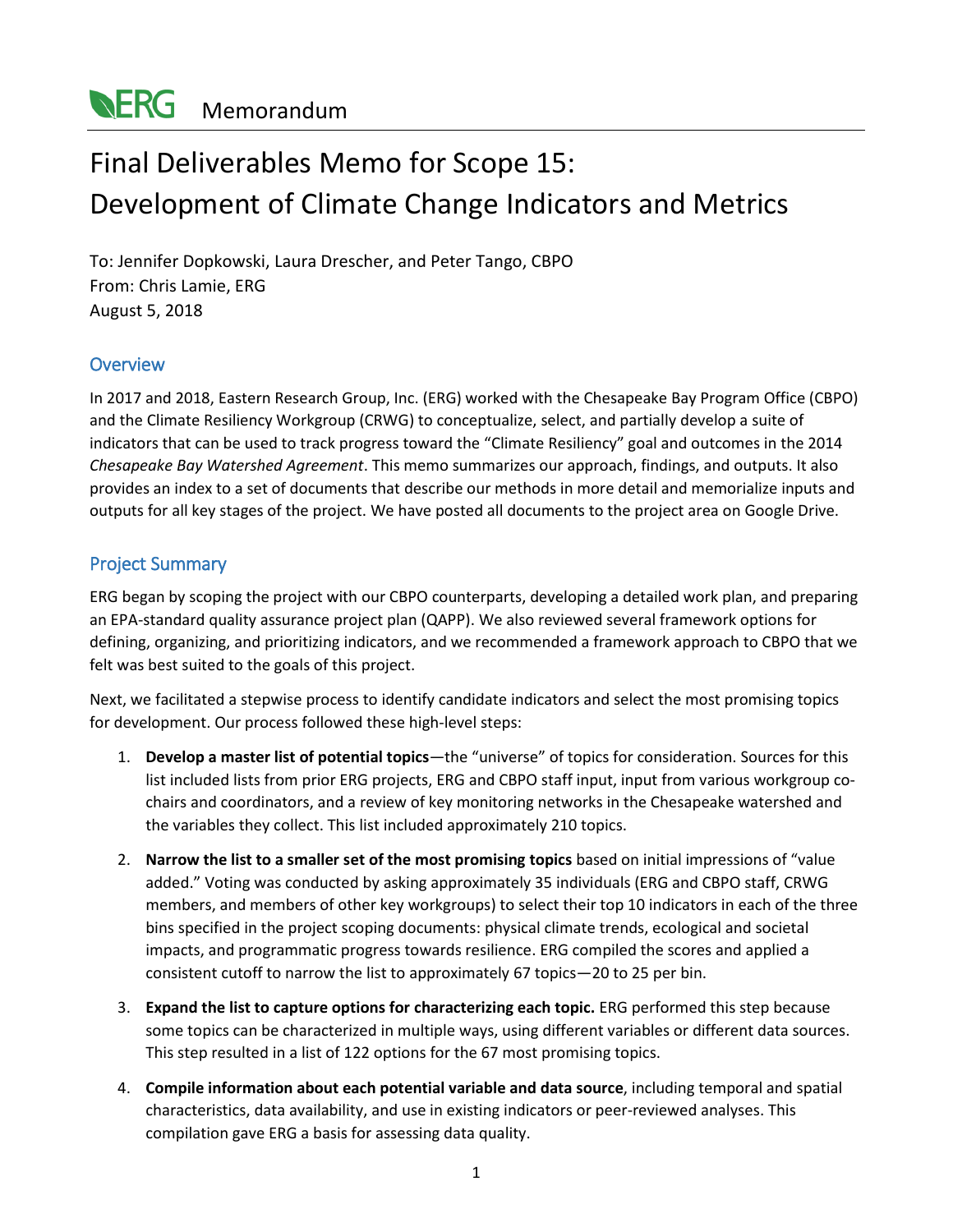- 5. **Assess each topic with respect to a set of required data quality criteria.** ERG scored each topic and each metric/source option objectively to ensure that any topic we put forward for further consideration could be represented with high-quality, consistent, replicable data. Most topics passed this screening step, but we removed a few from consideration because they did not pass.
- 6. **Select high-priority indicator topics** based on "value added." ERG worked with the CRWG to establish a set of criteria for assessing the value that any given topic would add as part of a suite of climate change indicators for the Chesapeake watershed. Then we asked project partners to score each indicator against these criteria. We received scores from ERG and CBPO project team members, scores from individual CRWG members, and collective ratings from several additional workgroups. ERG combined the results and used them to select 30 topics: the top 10 in each of the three bins.
- 7. **Select a narrower suite of topics** based on a set of "suite selection" criteria developed jointly by ERG, CBPO, and the CRWG. These criteria emphasize balance and connections between indicators. ERG proposed a suite of 21 indicators to CBPO and the CRWG, and we adjusted the final suite based on their input. This step does not lock the program into developing this exact set of indicators, as the indicators that are actually developed will depend on resource availability and evolving priorities.
- 8. **Identify the optimal metrics and data sources for each selected topic.** ERG revisited the metadata we compiled for each dataset (e.g., temporal and spatial characteristics) and scored each dataset with respect to a set of desired data quality criteria—criteria that can be used to prioritize sources that provide the longest record, the best spatial coverage, and other desirable characteristics. Results from this step fed into the recommendations in our implementation plan.

After completing all the scoring steps and selecting a suite of topics and recommended data sources to address them, ERG developed an implementation plan to guide the development of these indicators. For each indicator, our plan characterizes the status of indicator development (i.e., progress along a spectrum of five key steps); identifies recommended data sources, where available; describes actions that can be taken to advance the development of each indicator, along with suggestions on who may be best equipped to perform these actions; and presents the anticipated costs and timeframes for each step in developing the indicator and maintaining it in the future. This implementation plan is intended as a "living document" that will provide a starting point for future decisions and indicator development efforts.

With the resources remaining in our contract, CBPO tasked ERG with developing a subset of indicators. ERG helped to develop explanatory text for two indicators that already existed on Chesapeake Progress for other purposes, and just needed to be repurposed with an additional focus on climate change. ERG also developed portions of six indicators that we adapted and updated from EPA's suite of national climate change indicators. We have delivered these indicator materials to CBPO under separate cover.

## Index of Key Project Documents

We have numbered a set of key documents and organized them into folders as follows:

## **Folder #1: Description and Methods**

1. Memo in which ERG reviewed several framework options for defining, organizing, and prioritizing indicators, and we recommended a framework approach to CBPO that we felt was best suited to the goals of this project. This memo lays out our initial set of required and desirable data quality criteria.